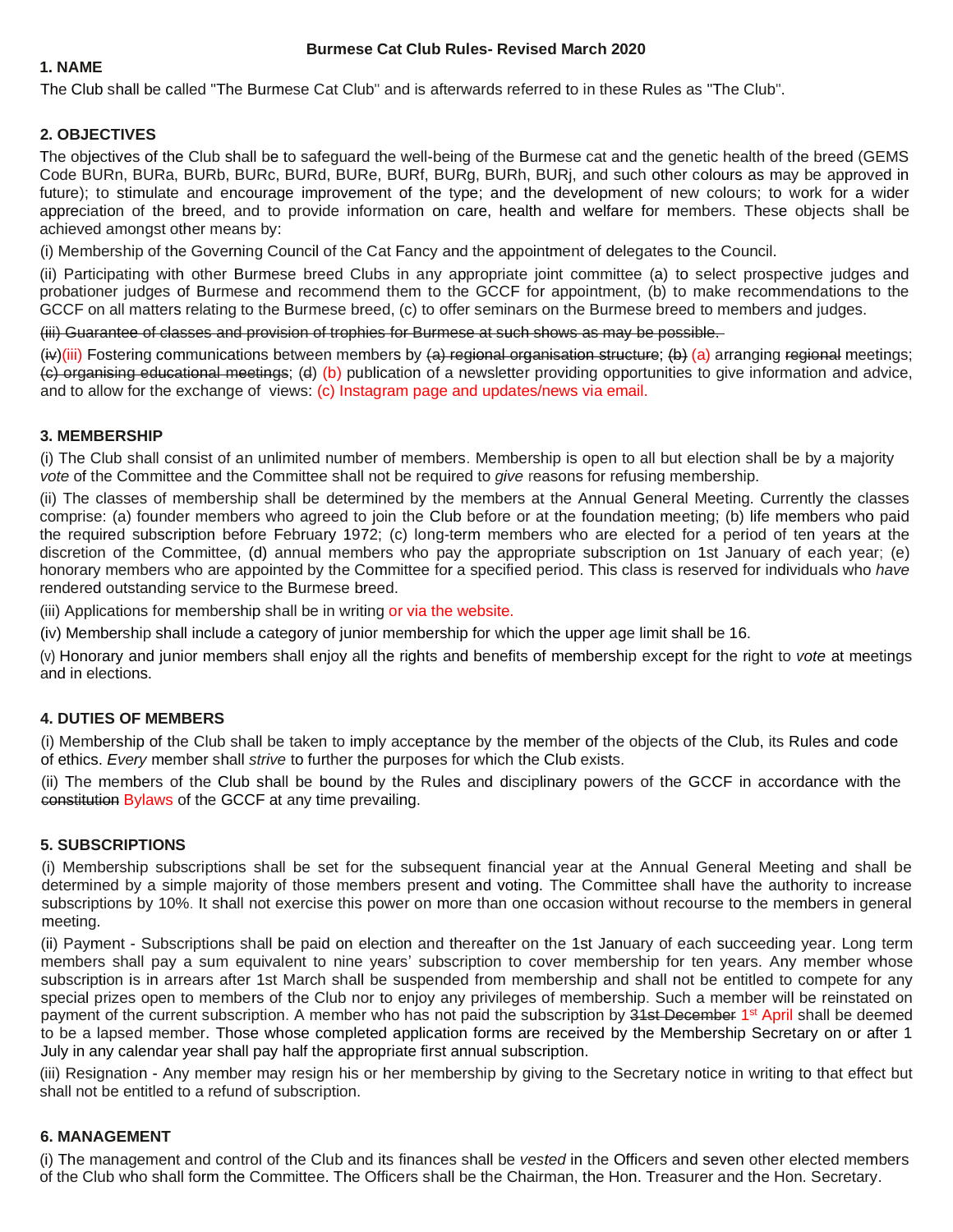(ii) The Officers shall be appointed by the Committee at the first committee meeting immediately for a period of three years following the AGM : the Chairman, Hon. Secretary and Hon. Treasurer retiring in consecutive years. Candidates for the posts of Chairman, Hon. Secretary and Hon. Treasurer shall submit to the Committee evidence of their relevant experience appropriate to the duties and responsibilities of the post in question. The Committee may during the course of the year co-opt any member to fill a vacancy for the post of Chairman, Hon. Secretary or Hon. Treasurer. Committee members shall be elected for a term of three years and each year four members shall retire. Retiring Officers and Members shall be eligible for re-election. The election of committee members, when relevant, shall be by postal-ballot by electronic or other means as agreed of all paid-upvoting members of the Club. Committee members shall be elected for a term of three years and each year four members shall retire.

(iii) Nominations for Committee members shall be invited at the time of notifying the date of the Annual General Meeting. All nominations must be proposed and seconded by paid-up members of the Club and be signed by the nominee. Candidates must be paid-up members of the Club who *have* been adult members for at least three years.

*(iv)* Brief biographical details of all candidates, and a named proposer and seconder for each who must be fully paid- up members of the Club, shall be circulated with the voting papers.

For the purpose of Rules 6(iii) and *6(iv),* the definition of a fully paid- up member is one who has paid the current year's subscription prior to the nomination. In all other circumstances, Rule 5(ii) will apply.

*(v)* The name of the scrutineer, who shall not be a member of the Club, must be shown on the voting papers. In the *event* of two or more members receiving an equal number of *votes,* the Chairman shall *have* a second or casting *vote.* 

*(vi)* At its first meeting after the Annual General Meeting the Committee shall appoint a President to serve for one year. One or more Vice-Presidents may also be appointed annually, in recognition of past service to the Club. Current Officers and current members of the Committee shall not be eligible for appointment as President or Vice-President. The President and Vice-President(s) may attend Meetings of the Committee as non-voting members. The retiring President and Vice-President(s) shall be eligible for re-appointment. *(vii)* Any casual *vacancy* in the membership of the Committee may be filled for the remainder of the current year at the discretion of the Committee by the member who *received* the next highest number of *votes* to those elected at the last election and who is willing to serve. (viii) The Committee shall *have* the power to co-opt for periods not exceeding one year, in a non-voting capacity, a person or persons with specialised knowledge, who need not be a member of the Club. A GCCF Delegate elected under Rule 7 below who is not already a Committee member or an Elected Officer shall automatically be co-opted to the Committee in a non-voting capacity for the period of GCCF Council membership.

(ixvii) At its first meeting after Following the Annual General Meeting the Committee shall appoint from its members a Deputy Chairman of Committee to serve for three years.

# **7. DELEGATES TO THE GOVERNING COUNCIL**

(i) The Club shall be a member of the Governing Council of the Cat Fancy and be represented by delegates elected by the members in accordance with the requirements of the Council.

(ii) The Club's delegates to the Governing Council of the Cat Fancy shall be elected before the 1<sup>st</sup> May each year. Nominations for delegates shall be invited at the time of notifying the date of the Annual General meeting. All nominations must be proposed and seconded by members of the Club and signed by the nominee. Candidates must be paid-up members who have been adult members for at least three years. Rules 6. (iv) and (v) shall also apply.

(iii) The delegates shall serve for one year, but shall be eligible for re-election. A delegate, if not already a member of the Committee, shall be co-opted to the Committee. The number of delegates to be elected will be controlled by the Rules of the Governing Council.

#### **8. POWERS OF COMMITTEE**

(i) The property and finances of the Club and the management and control of its affairs shall be *vested* in the Committee who may exercise all the powers of the Club except those which are expressly directed by these Rules to be exercised in general meeting.

(ii) The Committee shall *have* absolute power in the election of members and shall *have* the right to refuse to admit any person. The Committee may suspend or expel a member if it is satisfied that the member has breached GCCF Rules in connection with cats or cat shows or whose actions conflict with the fundamental principles of the Club, providing that the member has previously been given the opportunity to state his or her case to the Committee. The member may appeal at the next general meeting of the Club against the Committee's decision.

(iii) The Committee has the right to appoint Standing Committees and Sub-Committees to consider particular matters and to lay down terms of reference for them. Members of such Committees need not necessarily be members of the Committee or of the Club. The Chairman of a Sub-Committee shall be a member of the Committee and be appointed at a meeting of the Committee. The Chairman of a Sub-Committee shall *have* a second or casting *vote.* 

*(iv)* If an Officer or member of the Committee is absent from threetwo consecutive meetings of the Committee or does not attend at least three meetings in each year, without good and sufficient reason satisfactory to the Committee, the Officer or member shall be deemed to *have* retired from membership of the Committee.

*(v)* The Committee may arrange Cat Shows in accordance with the Rules of the GCCF and shall appoint a Show Committee, which shall comprise the elected committee and the current show managers. The committee shall *have* absolute discretion in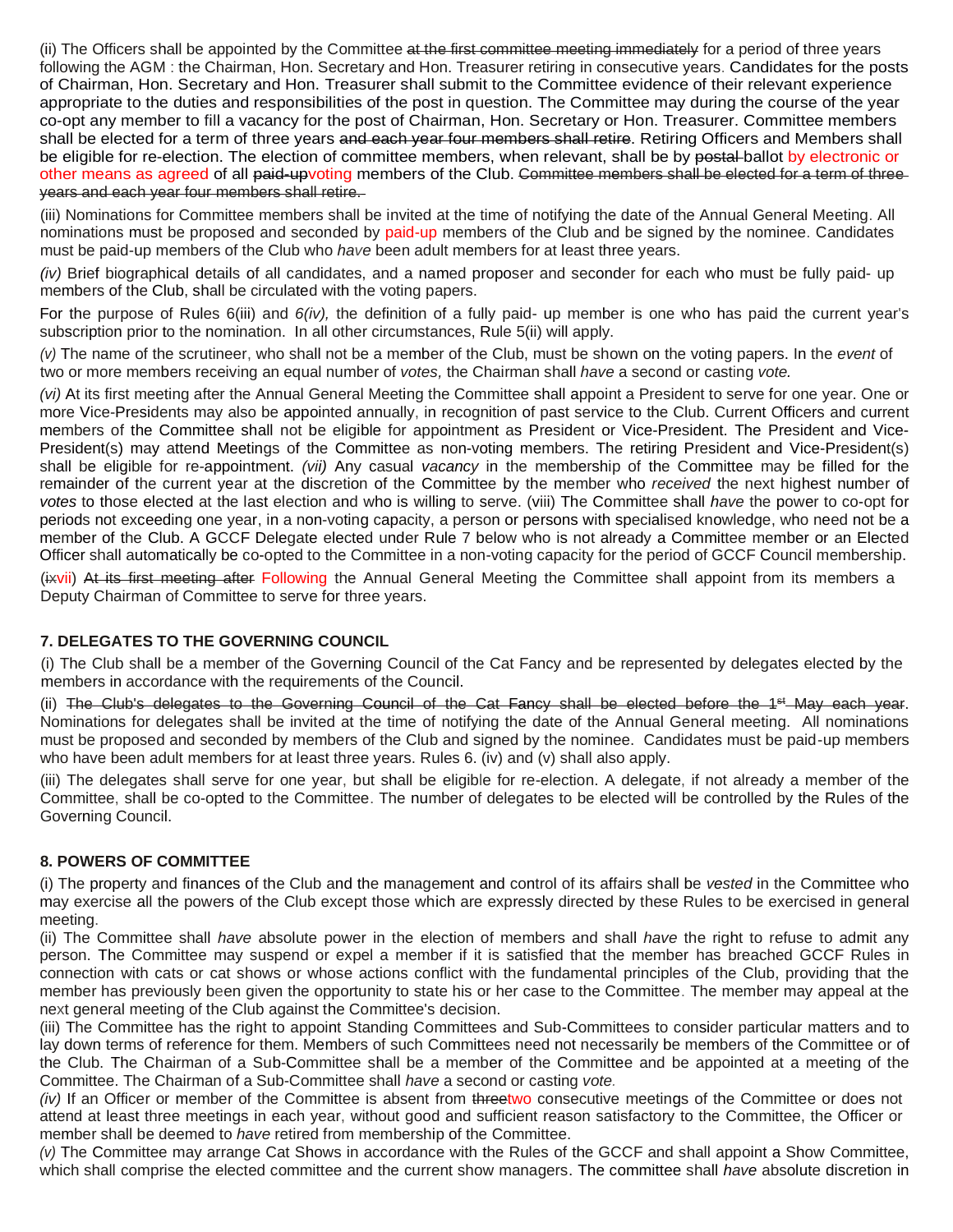the making of show rules to be applied by the Show Committee providing that the rules so made do not conflict with those of the GCCF.

(vi) in accordance with the GCCF judge appointment scheme, the committee shall appoint representatives of the Club to attend the Burmese Joint Consultative Committee (BJCC)the breed Advisory Committee for Burmese. These Club representatives will be preferably, but not necessarily from the committee.

vii) The number of representatives shall be determined according to the terms of the BJCC constitution, and those appointed shall make themselves aware of matters pertaining to the Burmese Breed and to the candidates within the Burmese scheme; to represent the views of the Club Committee to the BJCC and to represent the views of the BJCC to the Club committee.

*(viii)* The Committee is also empowered to arbitrate in all disputes within the Club and to deal with any questions not specifically provided for in the Rules.

# **9. DUTIES OF OFFICERS**

(i) The Officers shall act generally under the authority of the Committee, and their duties shall include the following:

a) to hold all monies *received* on behalf of the Club in accounts opened on authorisation of the Committee;

b) to defray on behalf of the Club all expenses properly and necessarily incurred by the Officers and such expenses incurred by members of the Club which are considered to be appropriate;

c) to render annually to the Committee an audited statement of Income and Expenditure and a Balance Sheet covering the financial year which shall be the calendar year. An independent examiner shall be elected at the Annual General Meeting by a simple majority of those present and voting. A copy of the accounts will be available at the Annual General Meeting or on request by post from the Treasurer;

d) to conduct correspondence on behalf of the Club;

e) to maintain a register of members;

f) to inform new members of their election and supply them with a copy of the Rules;

g) to call meetings;

h) to keep minutes of the proceedings of all meetings and to present the minutes of general and special general meetings to the Annual General Meeting each year;

i) to arrange show support authorised by the Committee;

j) to produce the Burmese Cat Club News;

k) to keep a record of trophies (donated trophies became the property of the Club).

(ii) It is the Committee's responsibility to apportion these duties between its Officers, and should it be deemed necessary, to delegate some of these duties to other members of the Committee.

#### **10. MEETINGS**

(i) A general meeting of the Club (the Annual General Meeting) shall be held not later than 30th June April each year or as required by the GCCF. Other general Meetings may be held as determined by the Committee. For each general meeting, the Committee shall appoint the time and place and shall give every member twenty-eight twenty- one days' notice of the meeting. The committee members who are present, plus five other members of the Club shall be a quorum for any such meeting.

(ii) A special general meeting may be called by the Committee or, on receiving a requisition in writing signed by twenty -five members of the Club stating fully the object of the meeting, by the Hon. Secretary. The purpose for which the meeting has been called shall be stated on the notice convening it and this business only may be transacted at the meeting. Twenty-eight days' notice of every special general meeting shall be given to every member. Twenty members of the Club shall be a quorum for such meetings. If the meeting is not called by the Committee then the members requesting such a meeting shall be responsible for the costs involved.

(iii) Committee meetings shall be held as often as the Committee may deem necessary but at least twice a year, and seven five members of the Committee, including one officer, shall be a quorum for such meetings. Fourteen days' notice of every meeting of the Committee shall be given to every member of the Committee.

(iv) At every General, Special General, or Committee meeting every matter not otherwise provided for shall be decided by a vote of those present show of hands unless otherwise decided by the Chairman. In the event of an equality of votes, the Chairman of the meeting shall have a second or casting vote.

(v) The Chairman of the Club (or in his/her absence, the Deputy Chairman of the Committee) shall take the chair at all meetings of the Club or the Committee. In the absence of both Chairman and Deputy Chairman, the members present may appoint a Chairman for that meeting.

# **11. ROLE DESCRIPTIONS**

Role descriptions shall be drawn up by the Committee for all elected positions. Elected members are expected to support the Club's activities both at regional and national level. In the event of an elected member failing to perform the duties of the post in accordance with the specification, then the Committee is empowered to replace that member, after due warning, and subject to the right of the member to discuss the matter with the Committee.

# **12. ADVISORS**

A number of advisors will be appointed annually by the committee